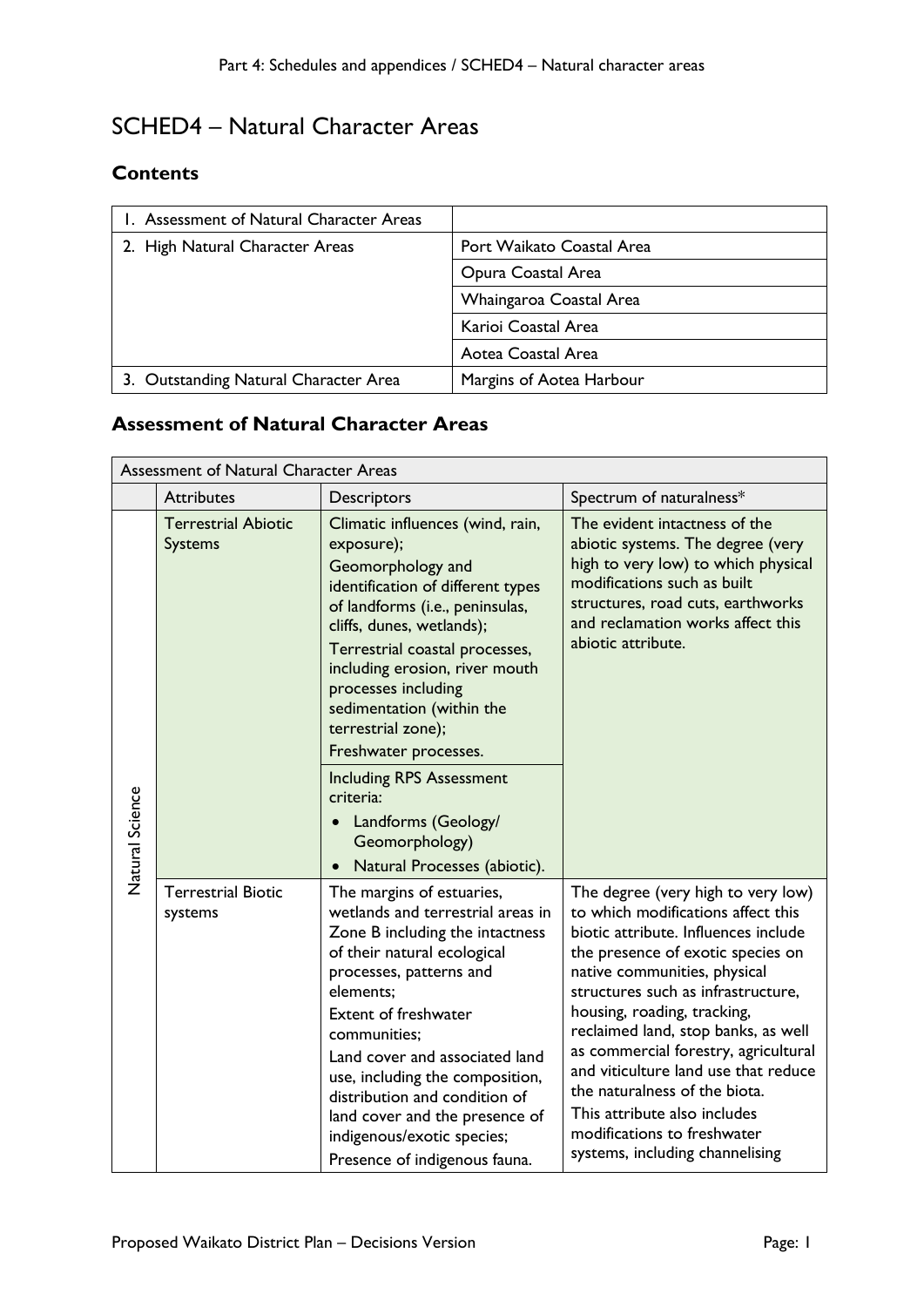|       |                                    | <b>Including RPS Assessment</b><br>criteria:<br>Vegetation Cover & Type;<br>Land Uses/ Activities/<br><b>Structures</b><br><b>Habitat Value</b><br>Natural Processes (biotic)                                                                                                                                                                                                                                                                                                                                                                                                                                                                                                                                                                        | watercourses, stop banks, culverts,<br>dams etc. which affect freshwater<br>biota.                                                                                                                                                                                                                                                                                                                                                                                                                                                                |
|-------|------------------------------------|------------------------------------------------------------------------------------------------------------------------------------------------------------------------------------------------------------------------------------------------------------------------------------------------------------------------------------------------------------------------------------------------------------------------------------------------------------------------------------------------------------------------------------------------------------------------------------------------------------------------------------------------------------------------------------------------------------------------------------------------------|---------------------------------------------------------------------------------------------------------------------------------------------------------------------------------------------------------------------------------------------------------------------------------------------------------------------------------------------------------------------------------------------------------------------------------------------------------------------------------------------------------------------------------------------------|
| Human | <b>Terrestrial</b><br>Experiential | The experience in seeing, feeling<br>and perceiving the Coastal<br>Significance and Active Coastal<br>Interface;<br>Aromas, visual and scenic,<br>auditory, sense of wildness,<br>remoteness, isolation, natural<br>darkness of the night sky;<br>Ephemeral biotic activity (i.e.<br>seasonality of flora, presence of<br>birds);<br>Ephemeral human activity<br>affecting the naturalness (such<br>as recreation, commercial<br>activities;<br>Note, this attribute does not<br>include heritage elements.<br><b>Including RPS Assessment</b><br>criteria:<br><b>Wilderness/ Remoteness;</b><br><b>Experiential Attributes;</b><br>$\bullet$<br>Context/ Setting<br>$\bullet$<br>Transient/ Dynamic<br>attributes<br>Night-time values<br>$\bullet$ | The degree (very high to very low)<br>to which physical and biotic<br>modifications affect the naturalness<br>experienced. Influences reducing<br>naturalness include the presence of<br>physical structures including ports,<br>reclaimed land, infrastructure,<br>roading, lighting, industrial noises<br>and non-natural aromas;<br>- Presence of exotic species;<br>- Presence of humans including<br>recreational activities (driving,<br>walking, camping, settlements);<br>- Note, different people experience<br>naturalness differently. |

*\* Each Coastal Terrestrial Area is measured on the spectrum of naturalness (degree of human modifications) to each attribute from Very High to Very Low, then an overall judgement is made. The degree of physical and experiential naturalness is related to the location's context*

## **High Natural Character Areas**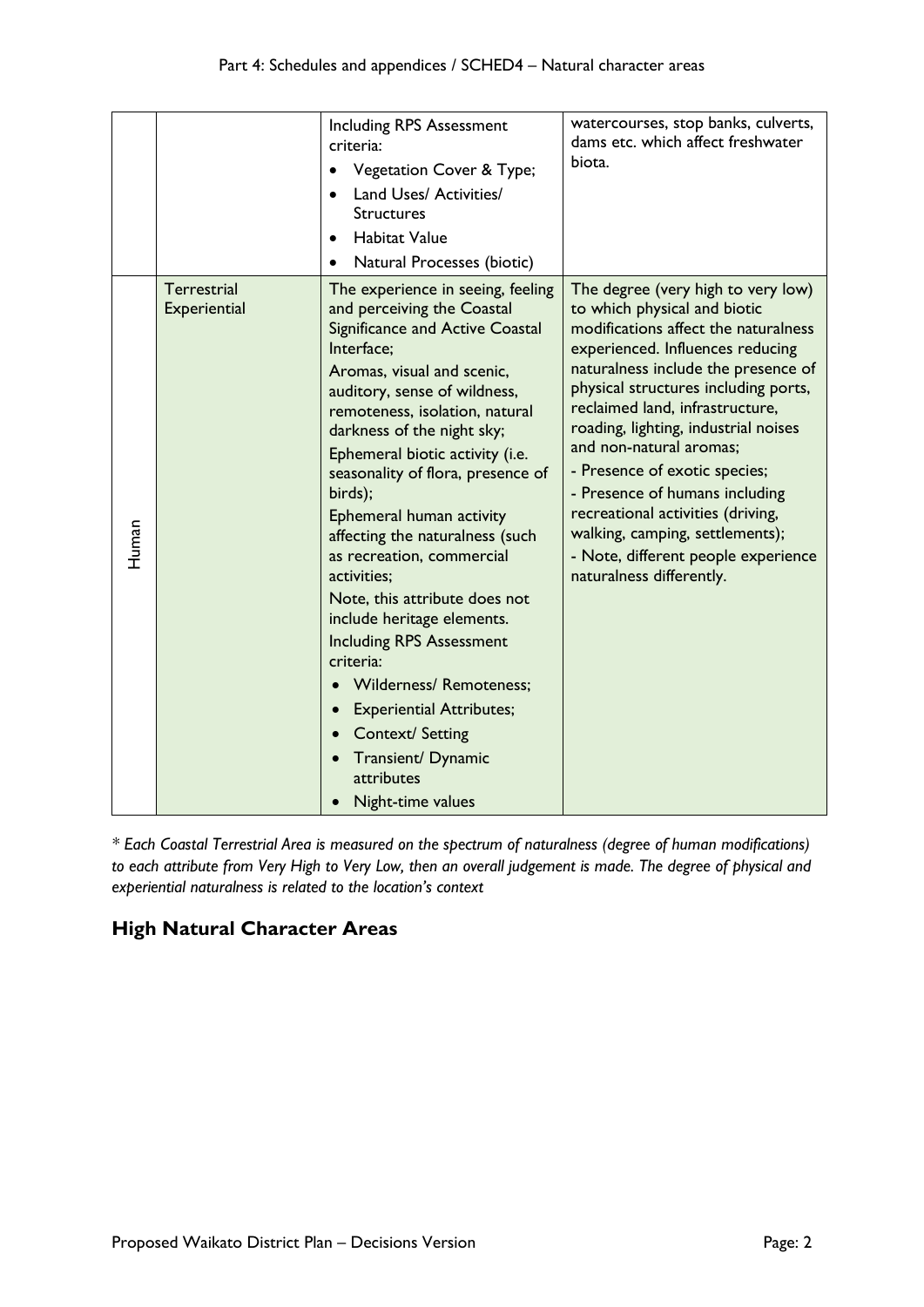| Port Waikato Coastal Area                  |                                                                                                                                                                                                                                                                                                                                                                                                                                                                                                                                                                                                                                                                                                                                                                                                                                                                                                                                                                                                                                                                                                                                                                                                                                                                                                                                                                                                                                                                                                                                                                                                                                                               |  |
|--------------------------------------------|---------------------------------------------------------------------------------------------------------------------------------------------------------------------------------------------------------------------------------------------------------------------------------------------------------------------------------------------------------------------------------------------------------------------------------------------------------------------------------------------------------------------------------------------------------------------------------------------------------------------------------------------------------------------------------------------------------------------------------------------------------------------------------------------------------------------------------------------------------------------------------------------------------------------------------------------------------------------------------------------------------------------------------------------------------------------------------------------------------------------------------------------------------------------------------------------------------------------------------------------------------------------------------------------------------------------------------------------------------------------------------------------------------------------------------------------------------------------------------------------------------------------------------------------------------------------------------------------------------------------------------------------------------------|--|
| Overall Natural Character Rating: Moderate |                                                                                                                                                                                                                                                                                                                                                                                                                                                                                                                                                                                                                                                                                                                                                                                                                                                                                                                                                                                                                                                                                                                                                                                                                                                                                                                                                                                                                                                                                                                                                                                                                                                               |  |
| Overview:                                  | This Coastal Terrestrial Area extends from the northern part of the district's West<br>Coast southwards to Port Waikato and includes the Waikato River mouth and<br>Okariha Sand Spit. Typically, the beach profile ends abruptly with a steep coastal cliff<br>of variable height which represents the actively eroding face of very large old dunes<br>that are tens of metres high. Settlement of the northern coastal cliffs is centred<br>around Karioitahi Beach with the next settlement being Port Waikato and Sunset<br>Beach. Access to the northern coastal cliffs is limited to Karioitahi Beach and the<br>predominant land use is agricultural grazing for dairy, sheep and drystock farming.<br>Sand mining operations extend along the northern edge of the Waikato River mouth<br>and are encompassed in productive forestry. Further south along the Waikato River<br>the Coastal Marine. Area extends into the river wetlands and islands which contain<br>numerous 'maimai' for duck hunting and stands for whitebaiting activities.                                                                                                                                                                                                                                                                                                                                                                                                                                                                                                                                                                                                      |  |
| <b>Abiotic</b><br>(Moderate<br>to High)    | The Port Waikato Coastal Terrestrial Area is characterised by a narrow beach backed<br>by steep bluffs that typically rise from 120m to 190m above sea level. The cliff faces<br>are subject to extensive erosion with predominantly pasture forming the vegetation<br>cover along cliff tops and plateau.<br>Sand country is common along this coastal unit and is apparent with migrating sand<br>dunes, sand sheets and blowouts along the cliff faces and tops.<br>Pockets of narrow dunes extend along the foot of the coastal cliffs with modification<br>associated with vehicle access tracks.<br>Ephemeral streams, prevailing winds and high energy waves subject this area of the<br>coast to considerable erosion.<br>To the immediate north of the Waikato River mouth the sand dunes are steep and<br>modified through productive forestry use accompanied with sand mining operations.                                                                                                                                                                                                                                                                                                                                                                                                                                                                                                                                                                                                                                                                                                                                                         |  |
| <b>Biotic</b><br>(Moderate<br>to Low)      | Land cover analysis: Almost 48% of the land cover is rural production land with a<br>further 22% being plantation forestry and 3% being a sand mine. Of the remainder,<br>15% is estuarine open water, lake/pond, and sand/gravel, and 2% is urban area. Only<br>8% is indigenous vegetation comprising forest, wetland or manuka/kanuka scrubland.<br>There is a very small area $(1%)$ of gorse/broom.<br>The biotic environment is strongly influenced by abiotic environment processes both<br>historically and today. The narrow high energy beach environment actively erodes the<br>dunelands, which terminate in a steep and mobile dune face. Bare sand occurs where<br>severe winds and salt spray have completely removed vegetation leaving exposed<br>sand.<br>At the southern end of the Coastal Terrestrial Area, the Waikato River provides a<br>dominant fluvial process, generating a flat floodplain and shifting sequences of mudflats,<br>islands, saltmarshes, and wetlands.<br>Today, coastal vegetation is very limited and typically found only on the coastal dune<br>face and providing variable cover in pasture, depending on the land management<br>regime.<br>The vegetation is highly modified by vegetation clearance and grazing with only less<br>palatable species present or those capable of surviving on the mobile coastal cliff<br>environment.<br>The streams discharging to the coast are generally first-order streams with very small<br>catchments. Because of the sand substrate, most are likely to be ephemeral or<br>intermittent, with pools persisting in deeper gullies. Where gullies have incised more |  |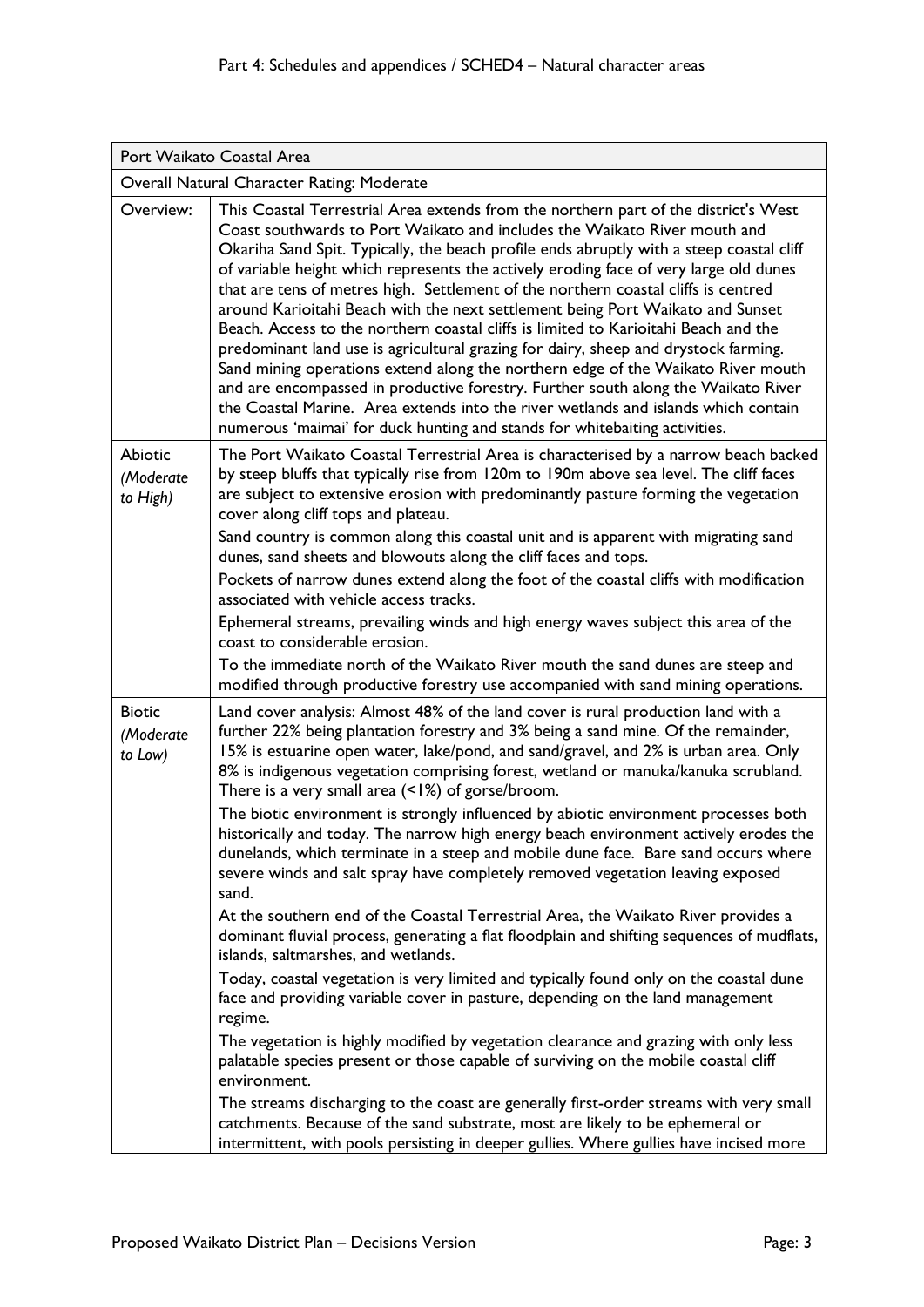|                                                                                                             | deeply to bedrock, streams may be perennial and provide a more stable aquatic<br>habitat.                                                                                                                                                                                                                                                       |
|-------------------------------------------------------------------------------------------------------------|-------------------------------------------------------------------------------------------------------------------------------------------------------------------------------------------------------------------------------------------------------------------------------------------------------------------------------------------------|
|                                                                                                             | The streams themselves are likely to be affected by the lack of riparian cover, with<br>their small size making them particularly vulnerable to temperature impacts. They will<br>also be impacted by livestock access, erosion, sedimentation, enrichment, and a lack of<br>suitable instream habitat (e.g., woody debris and aquatic plants). |
|                                                                                                             | The Waikato River is home to a diverse assemblage of freshwater and saltwater fish<br>taking advantage of the rich resources of the Waikato River delta. The delta is known<br>for whitebait fishery and provides a habitat, nursery, and conduit for migrating<br>freshwater species.                                                          |
|                                                                                                             | The Delta is also home to a multitude of exotic and indigenous waterfowl, marsh<br>birds, and shorebirds using the various mud flat, sand flat, saltmarsh and wetland<br>habitats for feeding and breeding.                                                                                                                                     |
|                                                                                                             | Port Waikato dunes provide nesting and roosting areas, and the area is on the<br>flightpath for migratory shorebirds. Variable oystercatchers' winter at Port Waikato,<br>New Zealand dotterels are permanently resident and Caspian terns breed there.                                                                                         |
|                                                                                                             | The river mouth also offers temporary habitat for seals, dolphins, and sharks.                                                                                                                                                                                                                                                                  |
| Experiential<br>(Moderate)                                                                                  | Largely in private ownership, access to the coastal edge is limited to Karioitahi Beach<br>to the north and Port Waikato and Sunset Beach to the south of the Waikato River<br>Mouth.                                                                                                                                                           |
|                                                                                                             | This area of the coast is remote and dramatic in its form, with the natural processes<br>of the coast dominating the coastal experience.                                                                                                                                                                                                        |
|                                                                                                             | Human modification is apparent through development of dwellings and<br>accommodation around Karioitahi Beach and productive farming.                                                                                                                                                                                                            |
|                                                                                                             | Whilst dramatic in its remoteness and experience of the coastal processes these<br>modifications are apparent and recognisable.                                                                                                                                                                                                                 |
|                                                                                                             | Further south, modification of the coastal edge increases with productive forestry and<br>sand mining to the north of the Waikato River Mouth. The settlement of Port<br>Waikato and Sunset Beach provide the southernmost access to the coastal edge for<br>this Coastal Terrestrial Area.                                                     |
| Port Waikato Specific Characteristics - Identified Areas at Level 4                                         |                                                                                                                                                                                                                                                                                                                                                 |
| Okariha Sand Spit                                                                                           |                                                                                                                                                                                                                                                                                                                                                 |
| Rating:                                                                                                     | <b>High</b>                                                                                                                                                                                                                                                                                                                                     |
| Key values:                                                                                                 | Dynamic dune system with dominant dune patterns uniquely influenced by fluvial and<br>coastal processes. These processes remain unmodified. Largest example of river<br>mouth dune system along the Waikato West coast.                                                                                                                         |
|                                                                                                             | Native dune species are prevalent mixed with exotic weed species.                                                                                                                                                                                                                                                                               |
|                                                                                                             | Highly dynamic and dominant coastal processes with a large dune system that extends<br>in a full sequence from the coastline to the river edge.                                                                                                                                                                                                 |
|                                                                                                             | A strong sense of the natural systems of the river are apparent through the intertidal<br>movements and sand accretion and erosion at the distal end of the sand spit.                                                                                                                                                                          |
| <b>Additional Comments</b>                                                                                  |                                                                                                                                                                                                                                                                                                                                                 |
| Dunes remain intact with minor patterns of modification from vehicle and pedestrian movement<br>throughout. |                                                                                                                                                                                                                                                                                                                                                 |
|                                                                                                             |                                                                                                                                                                                                                                                                                                                                                 |

Forms an integral part of the coastal dune and cliff faces of the northern extent of the Waikato and Waikato River system.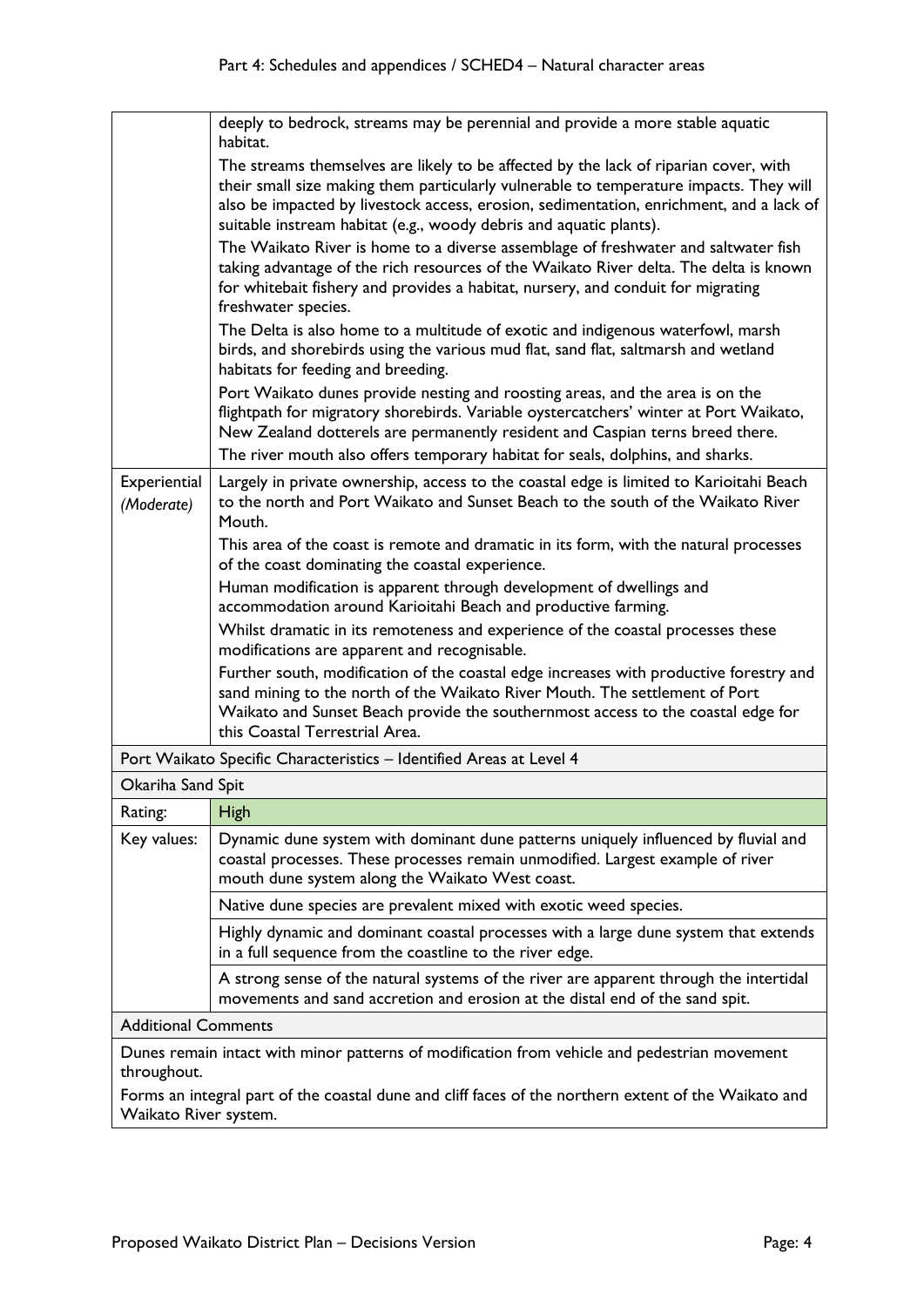| Opura Coastal Area                         |                                                                                                                                                                                                                                                                                                                                                                                                                                                                                                                                                                                                                                                                                                                                                                                                                                                                                                                                                                                                                                                                                                                                                                                                                                                                                                                                                                                                                                                                                                                                                                                                                                                                    |  |
|--------------------------------------------|--------------------------------------------------------------------------------------------------------------------------------------------------------------------------------------------------------------------------------------------------------------------------------------------------------------------------------------------------------------------------------------------------------------------------------------------------------------------------------------------------------------------------------------------------------------------------------------------------------------------------------------------------------------------------------------------------------------------------------------------------------------------------------------------------------------------------------------------------------------------------------------------------------------------------------------------------------------------------------------------------------------------------------------------------------------------------------------------------------------------------------------------------------------------------------------------------------------------------------------------------------------------------------------------------------------------------------------------------------------------------------------------------------------------------------------------------------------------------------------------------------------------------------------------------------------------------------------------------------------------------------------------------------------------|--|
| Overall Natural Character Rating: Moderate |                                                                                                                                                                                                                                                                                                                                                                                                                                                                                                                                                                                                                                                                                                                                                                                                                                                                                                                                                                                                                                                                                                                                                                                                                                                                                                                                                                                                                                                                                                                                                                                                                                                                    |  |
| Overview:                                  | This Coastal Terrestrial Area extends along the exposed, predominantly linear,<br>coastline between the Waikato River Mouth and Raglan Harbour (Whaingaroa). This<br>Coastal Terrestrial Area is principally undulating, where coastal, fluvial and tectonic<br>processes have eroded the coastal edge to form a series of cliffs. Black sands<br>dominate the beach and, where watercourses interact with the coastal environment,<br>the land becomes flatter and dune-like. In some areas dunes and sand sheets are<br>located on upper terraces and elevated well above the coastal edge. Most of the land<br>is grazed, with the northern and steeper areas of the Coastal Terrestrial Area<br>reverting to native bush cover. The remainder of the area is dominated by<br>agricultural grazing as close to the coastal edge as possible.<br>Public access is virtually impossible, with no public access gained through private land.<br>The beach access is limited due to the rocky coastline and steep cliff faces, and sandy<br>beaches are located around stream and gully floors that meet the coast.<br>Key coastal characteristics include: Relatively straight, narrow stretch of coastline,<br>black sand on beaches, steep coastal cliffs along the majority of the coastline, back<br>dunes, flatter land associated with the mouths of watercourses where sand<br>accumulation has occurred, grazing. Beyond the coastal environment the land<br>continues to gently rise in elevation, creating a crumpled and hilly pastoral area.<br>Settlement is restricted to small farmsteads and access predominantly is gained via<br>private tracks. |  |
| <b>Abiotic</b>                             | Substantial sand dunes with high iron content have formed around the Kaawhia and<br>Aotea Harbours.                                                                                                                                                                                                                                                                                                                                                                                                                                                                                                                                                                                                                                                                                                                                                                                                                                                                                                                                                                                                                                                                                                                                                                                                                                                                                                                                                                                                                                                                                                                                                                |  |
| (Moderate)                                 | This coastline contains significant geological sites and features including the coastal<br>cliffs of Port Waikato between Huriwai River and Waikawau Stream, Waiwiri Beach<br>and Ngatatura Point.                                                                                                                                                                                                                                                                                                                                                                                                                                                                                                                                                                                                                                                                                                                                                                                                                                                                                                                                                                                                                                                                                                                                                                                                                                                                                                                                                                                                                                                                 |  |
|                                            | Geopreservation Sites include: Huriwai-Waikawau Coastal Section Jurassic/Oligocene<br>unconformity (C3), Waiwiri Beach unconformity and Basal Waitemata group<br>sediments (C3), Kaawa Creek - Ngatutura Bay section (B3) and Ngatutura Point<br>dissected eruptive centre (C3).                                                                                                                                                                                                                                                                                                                                                                                                                                                                                                                                                                                                                                                                                                                                                                                                                                                                                                                                                                                                                                                                                                                                                                                                                                                                                                                                                                                   |  |
|                                            | Key features of this coastal landscape include the sand sheets and dune incursions that<br>extend inland and up the coastal escarpments. Pockets of native bush cover that<br>extends toward the coastal edges reflect components of the pre-human occupation<br>coastal landscape.                                                                                                                                                                                                                                                                                                                                                                                                                                                                                                                                                                                                                                                                                                                                                                                                                                                                                                                                                                                                                                                                                                                                                                                                                                                                                                                                                                                |  |
| <b>Biotic</b><br>(Moderate<br>to Low)      | Land cover analysis: Almost 80% of the land cover is rural production land, and there<br>is very little plantation forest. There is almost 15% indigenous vegetation cover, with<br>most being manuka/kanuka or forest, and very small areas of flaxland or estuarine<br>vegetation. Of the remainder, almost 3% is sand or landslide, almost 2% is<br>gorse/broom or other scrub, less than 1% is estuarine open water, lake/pond, or<br>river, and sand/gravel, and there is no urban area.                                                                                                                                                                                                                                                                                                                                                                                                                                                                                                                                                                                                                                                                                                                                                                                                                                                                                                                                                                                                                                                                                                                                                                      |  |
|                                            | The beach is narrow and high energy, actively eroding the coastal cliffs of mixed<br>sedimentary rock and lava formations.                                                                                                                                                                                                                                                                                                                                                                                                                                                                                                                                                                                                                                                                                                                                                                                                                                                                                                                                                                                                                                                                                                                                                                                                                                                                                                                                                                                                                                                                                                                                         |  |
|                                            | Beyond the cliffs the underlying rock strata is from older more stable land units rather<br>than dunes, although dunes are present on cliff tops that are elevated tens to<br>hundreds of metres above the sea.                                                                                                                                                                                                                                                                                                                                                                                                                                                                                                                                                                                                                                                                                                                                                                                                                                                                                                                                                                                                                                                                                                                                                                                                                                                                                                                                                                                                                                                    |  |
|                                            | Indigenous coastal vegetation is limited and typically found only on the narrow coastal<br>cliffs and in the isolated patches of regenerating forest. The largest forest patch is Te<br>Tehe Bush south of Port Waikato, and this is also the only forest remnant that<br>extends to the coast.                                                                                                                                                                                                                                                                                                                                                                                                                                                                                                                                                                                                                                                                                                                                                                                                                                                                                                                                                                                                                                                                                                                                                                                                                                                                                                                                                                    |  |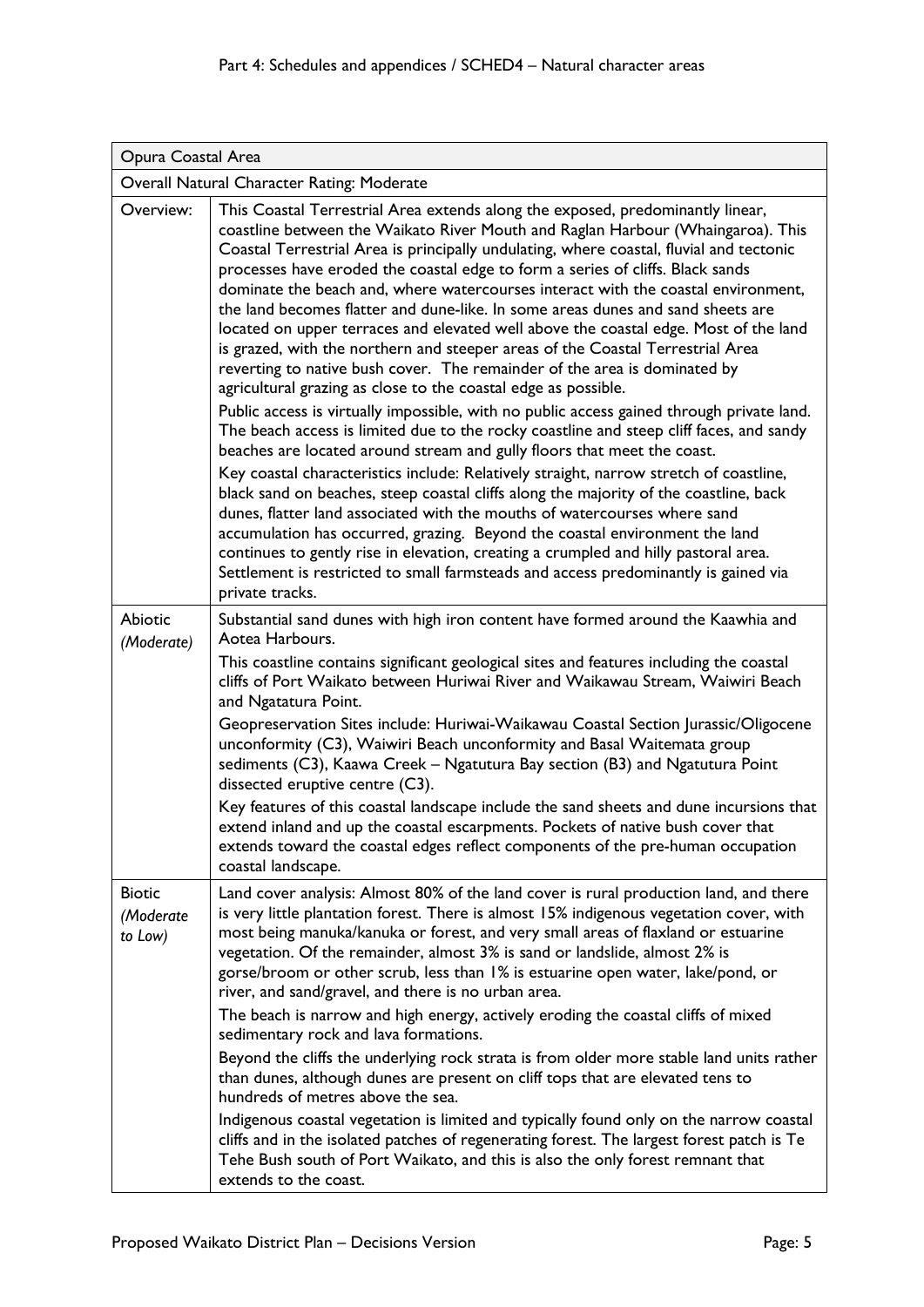|                                      | The streams discharging to the coast are generally first- or second order perennial<br>streams, along with eight larger waterways with catchments extending beyond the<br>coastal zone.<br>In some gullies, raupoo dominated wetlands persist, some covering relatively large<br>areas, and isolated kahikatea specimens point to the swamp forest that would once<br>have existed.                                                                                                                                                                                                                                                                                                                                                                                                                                                                                                                                                                                                                                                                                                                                                                                                                                                                                                                                                                        |
|--------------------------------------|------------------------------------------------------------------------------------------------------------------------------------------------------------------------------------------------------------------------------------------------------------------------------------------------------------------------------------------------------------------------------------------------------------------------------------------------------------------------------------------------------------------------------------------------------------------------------------------------------------------------------------------------------------------------------------------------------------------------------------------------------------------------------------------------------------------------------------------------------------------------------------------------------------------------------------------------------------------------------------------------------------------------------------------------------------------------------------------------------------------------------------------------------------------------------------------------------------------------------------------------------------------------------------------------------------------------------------------------------------|
| Experiential<br>(Moderate<br>to Low) | Inaccessible to the public the majority of this Coastal Terrestrial Area forms a remote<br>part of the West Coast. No public roads extend to the coast, with some farm tracks<br>extending along the coast with sporadic access to the coastal edge.<br>Human modification is apparent through activities mainly associated with productive<br>farming.<br>The northern end of the area includes native vegetation cover and a rocky shoreline<br>that is dynamic and dominated by natural processes and patterns. Whilst further<br>south the coastal environment is largely farmed to the immediate coastal edge where<br>possible. The large iron sand sheets that extend up into the coastal plateau and<br>stream mouths are highly expressive of the coastal processes that occur in this high<br>energy coastal environment.<br>There is a strong sense of remoteness along this coast with the natural processes<br>dominating the experience. The natural patterns are evident at many scales, with<br>evidence of coastal erosion at large and small scales. The natural elements, including<br>biotic cover, is limited to the northern and southern end of the coast and the<br>immediate coastal edge where farming activities have been avoided. These areas<br>provide a strong sense of naturalness or perceived naturalness for the user. |
|                                      | Opura Specific Characteristics - Identified Areas at Level 4                                                                                                                                                                                                                                                                                                                                                                                                                                                                                                                                                                                                                                                                                                                                                                                                                                                                                                                                                                                                                                                                                                                                                                                                                                                                                               |
| Nihonui Coast                        |                                                                                                                                                                                                                                                                                                                                                                                                                                                                                                                                                                                                                                                                                                                                                                                                                                                                                                                                                                                                                                                                                                                                                                                                                                                                                                                                                            |
| Rating:                              | <b>High</b>                                                                                                                                                                                                                                                                                                                                                                                                                                                                                                                                                                                                                                                                                                                                                                                                                                                                                                                                                                                                                                                                                                                                                                                                                                                                                                                                                |
| Key<br>values                        | Regenerating coastal vegetation sequencing to coastal edge with some areas of<br>grassland. Abiotic processes dominate the coastal cliffs with exposed sedimentation<br>layers evident and no modification along the coastal edge.                                                                                                                                                                                                                                                                                                                                                                                                                                                                                                                                                                                                                                                                                                                                                                                                                                                                                                                                                                                                                                                                                                                         |
| <b>Additional comments</b>           |                                                                                                                                                                                                                                                                                                                                                                                                                                                                                                                                                                                                                                                                                                                                                                                                                                                                                                                                                                                                                                                                                                                                                                                                                                                                                                                                                            |
|                                      | Regenerating coastal bush vegetation interspersed with some modification including access tracks.                                                                                                                                                                                                                                                                                                                                                                                                                                                                                                                                                                                                                                                                                                                                                                                                                                                                                                                                                                                                                                                                                                                                                                                                                                                          |
|                                      | Huriwai, Waikawau, Otangaroa, Kaawa, Waikorea, Waimai, Kotuku and Te Kaha Point Dunes                                                                                                                                                                                                                                                                                                                                                                                                                                                                                                                                                                                                                                                                                                                                                                                                                                                                                                                                                                                                                                                                                                                                                                                                                                                                      |
| Rating                               | <b>High</b>                                                                                                                                                                                                                                                                                                                                                                                                                                                                                                                                                                                                                                                                                                                                                                                                                                                                                                                                                                                                                                                                                                                                                                                                                                                                                                                                                |
| Key<br>values                        | Dynamic dune incursion system extending up the stream valley systems. Coastal<br>processes are dominant with exposed iron sand sheets atop plateau with exposed<br>coastal cliffs. Low lying dunes are evident on valley floor with streams and rear dune<br>wetland systems remaining intact. Remote with private access gained only via farmland<br>to the areas.                                                                                                                                                                                                                                                                                                                                                                                                                                                                                                                                                                                                                                                                                                                                                                                                                                                                                                                                                                                        |
| <b>Additional comments</b>           |                                                                                                                                                                                                                                                                                                                                                                                                                                                                                                                                                                                                                                                                                                                                                                                                                                                                                                                                                                                                                                                                                                                                                                                                                                                                                                                                                            |
|                                      | Little modification on the dune system largely as a result of dominant coastal processes. Erosion and<br>tectonic processes evident and dominant along the coastal edge.                                                                                                                                                                                                                                                                                                                                                                                                                                                                                                                                                                                                                                                                                                                                                                                                                                                                                                                                                                                                                                                                                                                                                                                   |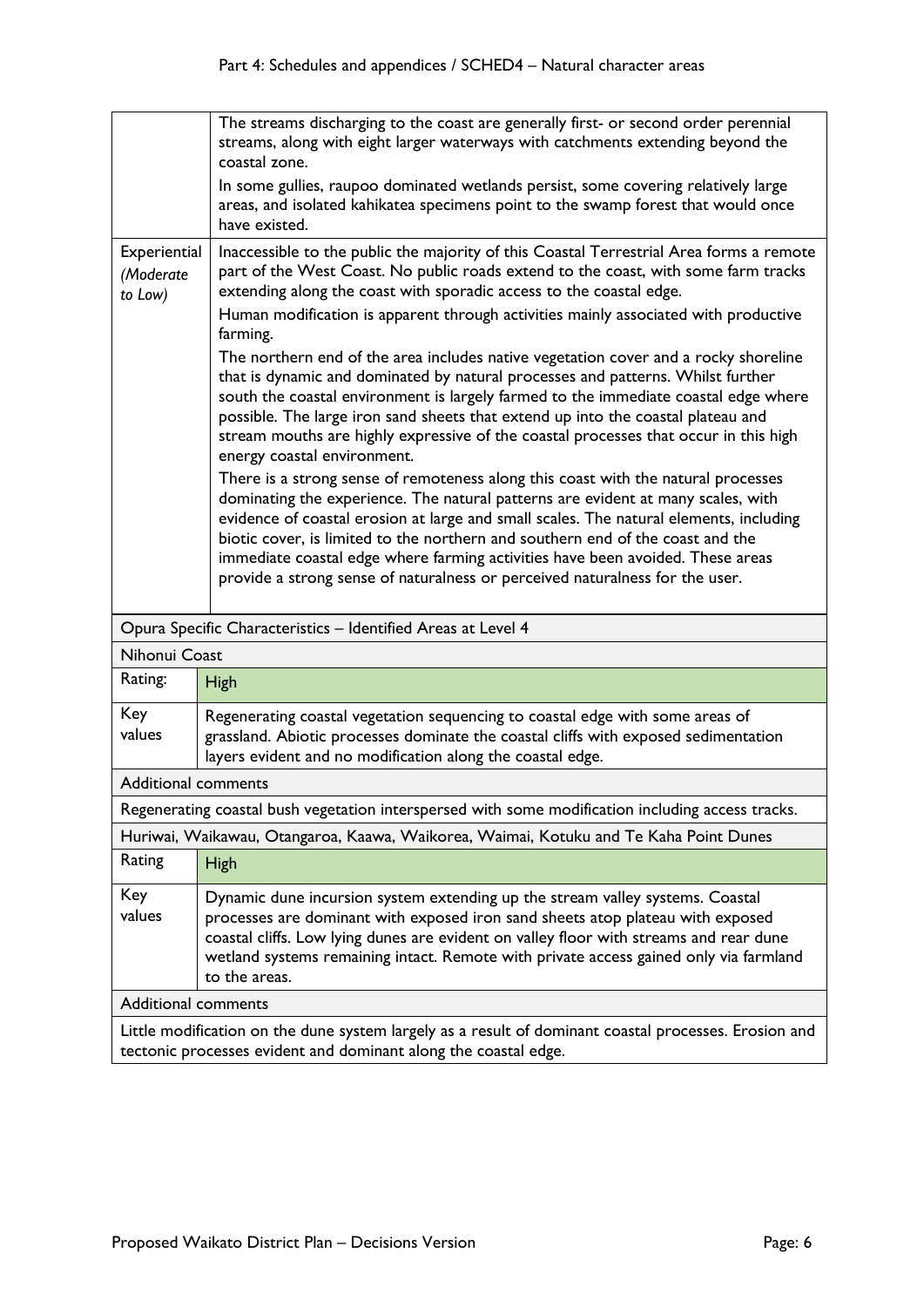| Whaingaroa Coastal Area                    |                                                                                                                                                                                                                                                                                                                                                                                                                                                                                                                                                                                                                                                                                                                                                                                                                                                                                                                                                                                                                                                                                                                                                                                                                                                                                                                                                                                                                        |  |
|--------------------------------------------|------------------------------------------------------------------------------------------------------------------------------------------------------------------------------------------------------------------------------------------------------------------------------------------------------------------------------------------------------------------------------------------------------------------------------------------------------------------------------------------------------------------------------------------------------------------------------------------------------------------------------------------------------------------------------------------------------------------------------------------------------------------------------------------------------------------------------------------------------------------------------------------------------------------------------------------------------------------------------------------------------------------------------------------------------------------------------------------------------------------------------------------------------------------------------------------------------------------------------------------------------------------------------------------------------------------------------------------------------------------------------------------------------------------------|--|
| Overall Natural Character Rating: Moderate |                                                                                                                                                                                                                                                                                                                                                                                                                                                                                                                                                                                                                                                                                                                                                                                                                                                                                                                                                                                                                                                                                                                                                                                                                                                                                                                                                                                                                        |  |
| Overview:                                  | This Coastal Terrestrial Area surrounds Raglan/Whaingaroa Harbour and includes the<br>settlement of Raglan and the gently undulating pastoral grazing land. The harbour itself<br>extends for a long distance inland and has a largely unmodified landform, with a<br>narrow neck and mouth relative to the size of the harbour. Surrounding watercourses<br>drain into the harbour and, as a result, the margins are highly indented and alluvial.<br>Raglan or Whaingaroa Harbour supports a number of areas of indigenous vegetation,<br>which are principally located within the inner parts of the harbour. Access to the<br>harbour is provided by State Highway 23 and the Ohautira Road. The Paritata<br>Peninsula is a significant prominent focus central to the harbour, as is the large sand<br>dune on the northern side of the harbour mouth.<br>Key coastal characteristics include: The settlement of Raglan; highly indented estuarine<br>coastline contained by undulating rural pastoral land; noted areas of indigenous bush,<br>the prominent feature of Karakaringa on the Paritata Peninsula; the numerous<br>watercourses that drain the surrounding coastal context and their associated river<br>channels; largely undeveloped. Beyond the coastal environment, the coastal context<br>contains the pastoral hinterland of rural Waikato including the largely indigenous area<br>of Kokako. |  |
| <b>Abiotic</b>                             | Whaingaroa Harbour covers 33km <sup>2</sup> with a catchment area of 525km <sup>2</sup> . With 70% of                                                                                                                                                                                                                                                                                                                                                                                                                                                                                                                                                                                                                                                                                                                                                                                                                                                                                                                                                                                                                                                                                                                                                                                                                                                                                                                  |  |
| (Moderate)                                 | the harbour being intertidal and exposed at low tide a number of the upper arms of<br>the catchment from the upper reaches of the intertidal zone.                                                                                                                                                                                                                                                                                                                                                                                                                                                                                                                                                                                                                                                                                                                                                                                                                                                                                                                                                                                                                                                                                                                                                                                                                                                                     |  |
|                                            | The north harbour mouth forms an extensive sand dune system that is rich in<br>ironsands along with dune dammed lakes. The dune system transitions to an inner<br>harbour landscape of headlands and embayments that are a mix of native bush and<br>agricultural grazing land cover types. The landform comprises gentle to moderately<br>steep rolling landscape of headlands and<br>Rivers running into the harbour include Opotoru River, Waingaro River, Tawatahi                                                                                                                                                                                                                                                                                                                                                                                                                                                                                                                                                                                                                                                                                                                                                                                                                                                                                                                                                 |  |
|                                            | River and Waitetuna River. The Waingaro River is one of the largest sources of<br>sediment for the Whaingaroa Harbour.                                                                                                                                                                                                                                                                                                                                                                                                                                                                                                                                                                                                                                                                                                                                                                                                                                                                                                                                                                                                                                                                                                                                                                                                                                                                                                 |  |
| <b>Biotic</b><br>(Moderate<br>to Low)      | Land cover analysis: The total land area of the Whaingaroa Coastal Terrestrial Area is<br>7,988ha. Almost 70% of the land cover is rural production land with a further 2%<br>being plantation forestry and cropland. Twelve percent is indigenous vegetation,<br>principally manuka/kanuka with a small amount of wetland and indigenous forest. Of<br>the remainder, 3% is lake/pond/river and sand/gravel/rock, 4% is urban area and<br>parkland, and 4% is gorse/broom.<br>The greywacke landform that defines Whaingaroa Harbour is relatively stable and<br>subject to long term processes of fluvial erosion and harbour sedimentation. Apart<br>from isolated patches of regenerating shrubland or reverting gorse, there is very little                                                                                                                                                                                                                                                                                                                                                                                                                                                                                                                                                                                                                                                                       |  |
|                                            | indigenous vegetation cover. Over the past 20 years there has been significant effort<br>locally to replant the riparian margins of the catchment feeding the harbour as part of<br>the Whaingaroa Environment Catchment Plan.                                                                                                                                                                                                                                                                                                                                                                                                                                                                                                                                                                                                                                                                                                                                                                                                                                                                                                                                                                                                                                                                                                                                                                                         |  |
|                                            | Most streams discharging to the Harbour are generally first- and second-order<br>perennial streams, but 12 are larger waterways with catchments extending well<br>beyond the coastal zone. The streams are generally incised in gully networks with<br>relatively unmodified channels. Many have been fenced from livestock and planted<br>through the Whaingaroa Harbourcare programme, although most of the steep and<br>less accessible first- and second-order streams remain unprotected.                                                                                                                                                                                                                                                                                                                                                                                                                                                                                                                                                                                                                                                                                                                                                                                                                                                                                                                         |  |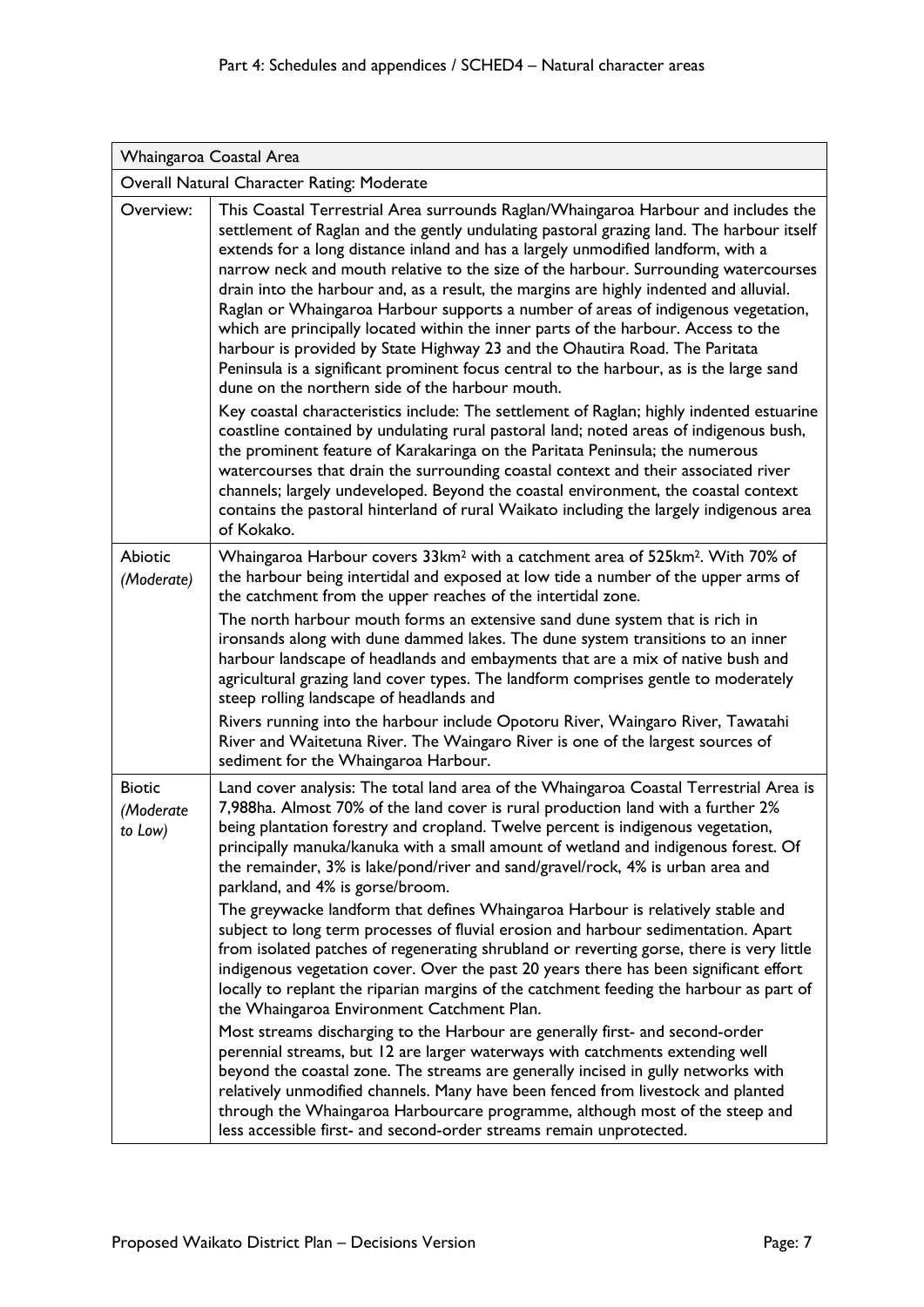|                                                                                                                                                                    | Farm tracks and road culverts may present some barriers to fish passage, but most<br>streams offer a relatively natural habitat for a diverse range of freshwater fish, and<br>access will be possible for fish migrating to and from Whaingaroa Harbour.                                                                                         |
|--------------------------------------------------------------------------------------------------------------------------------------------------------------------|---------------------------------------------------------------------------------------------------------------------------------------------------------------------------------------------------------------------------------------------------------------------------------------------------------------------------------------------------|
| Experiential<br>(Moderate)                                                                                                                                         | Large parts of the northern harbour margins are in private ownership and are<br>inaccessible to the public.                                                                                                                                                                                                                                       |
|                                                                                                                                                                    | Modification to the harbour margins is consistent with rural farm dwellings, structure<br>and jetties occupying the shoreline. The southern extent of the harbour is heavily<br>modified with the settlement of Raglan which includes wharves, bridges, residential<br>settlement and industrial activities.                                      |
|                                                                                                                                                                    | Human modification is apparent in the northern and western margins of the area<br>through activities mainly associated with productive farming. Despite the modification,<br>the many arms of the harbour create a sense of isolation and visual disconnect with<br>the modified areas of the Coastal Terrestrial Area.                           |
|                                                                                                                                                                    | Headlands and embayments in the northern and western areas of the harbour that are<br>covered in native bush create a strong sense of remoteness along this coast, with the<br>natural processes dominating the experience.                                                                                                                       |
|                                                                                                                                                                    | The natural patterns are evidence at many scales with evidence of coastal erosion<br>more evident along the modified areas of the coastal terrestrial area. The northern<br>head of the harbour mouth is expressive of the natural processes, particularly during<br>high winds.                                                                  |
|                                                                                                                                                                    | Whaingaroa Specific Characteristics - Identified Areas at Level 4                                                                                                                                                                                                                                                                                 |
| Rangitoto Point                                                                                                                                                    |                                                                                                                                                                                                                                                                                                                                                   |
| Rating                                                                                                                                                             | High                                                                                                                                                                                                                                                                                                                                              |
| Key<br>values                                                                                                                                                      | The dynamic dune system extends from coastal edge to the inner harbour with natural<br>patterns remaining intact. Vegetation cover is a mix of native and weed species. The<br>natural dune processes are evident throughout and most apparent along the margins of<br>the feature. A moderate sense of remoteness is evident within the feature. |
| <b>Additional Comments</b>                                                                                                                                         |                                                                                                                                                                                                                                                                                                                                                   |
| Farming around the point and settlement along the inner harbour margins introduce modification to<br>the natural abiotic and biotic sequencing of the dune system. |                                                                                                                                                                                                                                                                                                                                                   |
|                                                                                                                                                                    | Motukokako Point, Te Kotuku, Waingaro, Pirere Point, Paroa Point and The Finger                                                                                                                                                                                                                                                                   |
| Rating                                                                                                                                                             | <b>High</b>                                                                                                                                                                                                                                                                                                                                       |
| Key<br>values                                                                                                                                                      | Biotic values of comprehensive areas of regenerating native bush along the inner<br>harbour headlands. Interspersed with estuarine vegetation including sequencing from<br>coastal bush to saltmarsh to mangrove habitats.                                                                                                                        |
| <b>Additional comments</b>                                                                                                                                         |                                                                                                                                                                                                                                                                                                                                                   |
|                                                                                                                                                                    | Margins of the areas are defined by adjoining land use rather than natural patterns. Modification is<br>largely in the form of access tracks and grazing of wild stock and pests underneath the canopy.                                                                                                                                           |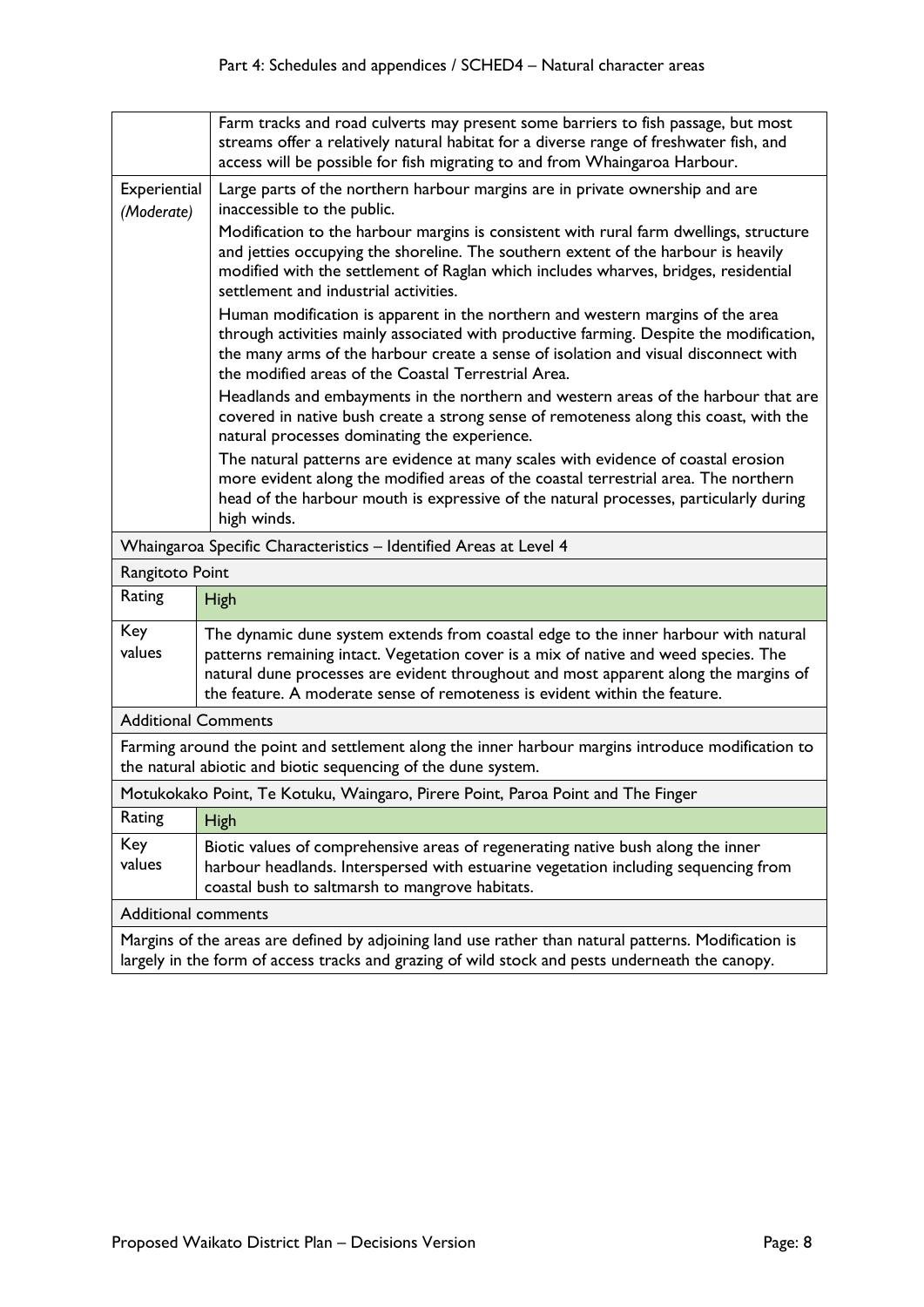| Karioi Coastal Area                        |                                                                                                                                                                                                                                                                                                                                                                                                                                                                                                                                                                                                                                                                                                                                                                                                                                                                                                                                                     |  |
|--------------------------------------------|-----------------------------------------------------------------------------------------------------------------------------------------------------------------------------------------------------------------------------------------------------------------------------------------------------------------------------------------------------------------------------------------------------------------------------------------------------------------------------------------------------------------------------------------------------------------------------------------------------------------------------------------------------------------------------------------------------------------------------------------------------------------------------------------------------------------------------------------------------------------------------------------------------------------------------------------------------|--|
| Overall Natural Character Rating: Moderate |                                                                                                                                                                                                                                                                                                                                                                                                                                                                                                                                                                                                                                                                                                                                                                                                                                                                                                                                                     |  |
| Overview:                                  | Located immediately south of Raglan (Whaingaroa) Harbour and north of Aotea<br>Harbour, this Coastal Terrestrial Area includes the northerly and westerly flanks of<br>the extinct volcano of Karioi and the predominantly straight coastal duneland<br>associated with Ruapuke Beach.                                                                                                                                                                                                                                                                                                                                                                                                                                                                                                                                                                                                                                                              |  |
|                                            | Within the crumpled topography of the lower slopes of Karioi is the Te Toto Gorge,<br>where a walking track extends in elevation to the top of the volcano.<br>The majority of this Coastal Terrestrial Area is pastoral farming with areas around                                                                                                                                                                                                                                                                                                                                                                                                                                                                                                                                                                                                                                                                                                  |  |
|                                            | Karioi being predominantly indigenous.<br>Key coastal characteristics include: The indigenous vegetated lower slopes of Karioi;<br>the Te Toto Gorge area; the predominantly straight coastal edge of the southern<br>section of this Coastal Terrestrial Area and its associated dunelands; predominantly<br>pastoral land use with indigenous vegetation flanking parts of Karioi; access being<br>provided by the Whaanga Road; any settlement associated with farms and satellite<br>houses located off the small number of roads. Beyond the coastal environment, the<br>coastal context to the north comprises the vegetated elevated slopes of Karioi. To<br>the south are the pastoral undulating lands of Ruapuke.                                                                                                                                                                                                                         |  |
| <b>Abiotic</b><br>(Moderate<br>to High)    | This Coastal Terrestrial Area includes the extinct volcano of Karioi in the north, and<br>the ancient sands and siltstones in the south. Karioi forms a backdrop to the<br>Whaingaroa Harbour and settlement of Raglan. It is dissected by deep ravines that<br>radiate from the summit and terminate, on the western side, in towering coastal cliffs<br>(Woody Head) that expose basaltic lava interbedded with volcanic fragmental material<br>penetrated by andesitic dikes.<br>A particular feature of this is Te Toto Gorge, a geopreservation site. This feature<br>comprises up to 15 lava flows which make up the 150m cliffs of the Gorge which<br>display many large augite crystals up to 15mm. Other features of the Karioi volcanics<br>include Papanui Point and a lava flow section at Whale Bay.                                                                                                                                   |  |
|                                            | Topographically the area is rugged with a rocky shoreline around Karioi before<br>transitioning to steep cliffs and ironsand beaches further south. The inland coastal area<br>is undulating and expressive of the coastal erosion processes occurring along the west<br>coast. To the south, beyond the volcanics of Karioi, are the beach and dune deposits<br>containing titanomagnetite (iron sands).                                                                                                                                                                                                                                                                                                                                                                                                                                                                                                                                           |  |
| <b>Biotic</b><br>(Moderate)                | Land cover analysis: The total land area of the Karioi Coastal Terrestrial Area is<br>3,218ha. More than 51% of the land cover is rural production land. Indigenous<br>vegetation covers over 42% and is principally comprised of indigenous forest, with<br>small proportions of flaxland, manuka/kanuka and other scrub. Of the remainder, 3%<br>is sand/gravel, 1% is gorse/broom, and <1% is urban area.<br>Both the volcanic landform of Karioi and the sedimentary rock strata to the south are<br>relatively stable and subject to long term processes of fluvial and coastal erosion. The<br>Karioi forests are a dominant feature of the Coastal Terrestrial Area, elsewhere there<br>is very little indigenous vegetation cover, apart from isolated small patches of<br>regenerating forest and the coastal cliff communities. However, threatened plants<br>Hebe speciose and Cook's scurvy grass have been reintroduced to the Te Toto |  |
|                                            | Gorge.<br>Waikato Regional Council identifies parts of the Karioi forest and riparian areas as key<br>ecological sites, and the remaining area is protected by scenic reserve and<br>conservation park status. There are also several QEII covenant areas. Waikato<br>Regional Council also identifies the Matawha Point coastal cliffs as a key ecological<br>site, and part of this area, along with most of the adjacent headland north of Ruapuke                                                                                                                                                                                                                                                                                                                                                                                                                                                                                               |  |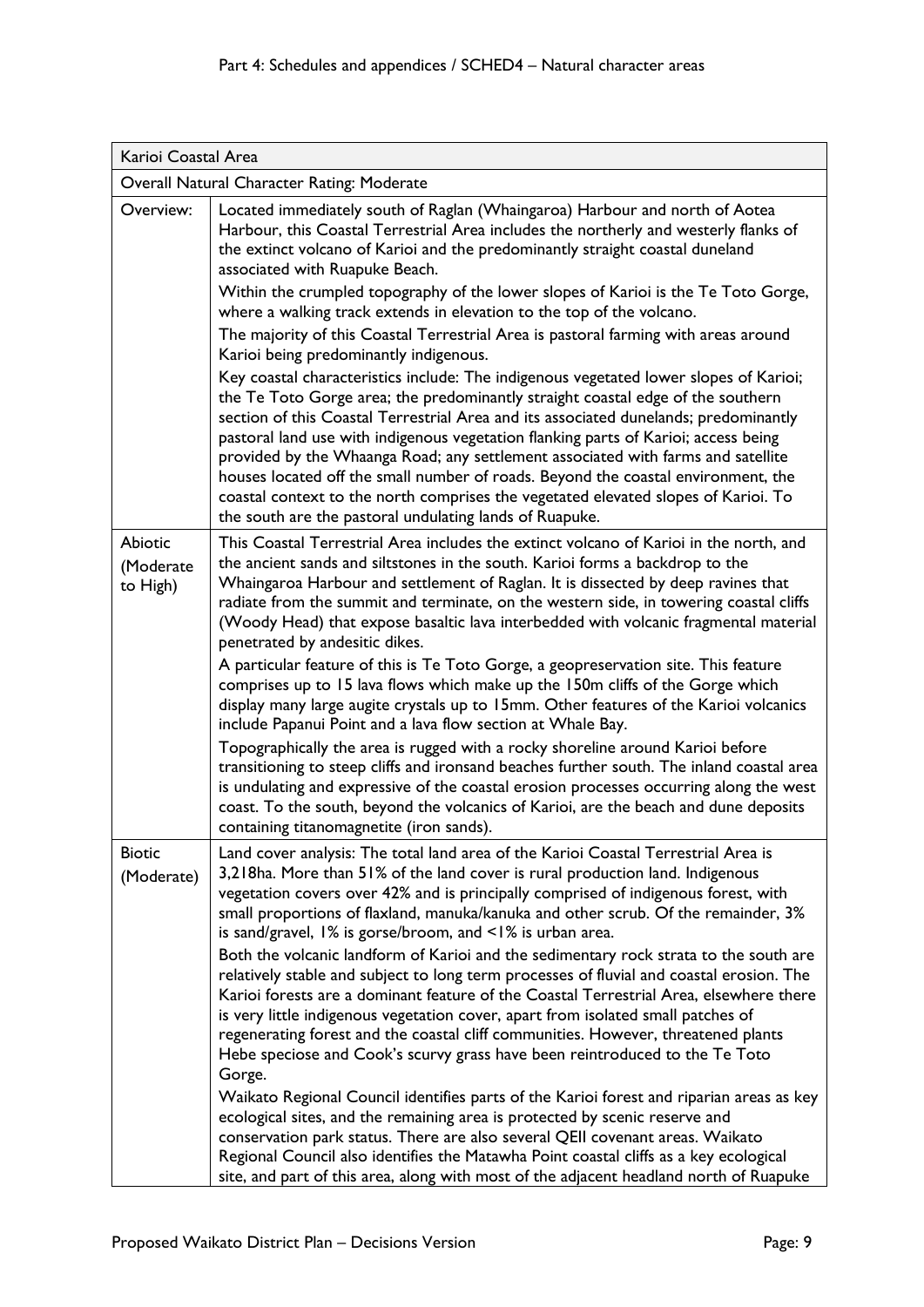|                                                                          | Stream, is also protected by a QEII covenant. The coastal cliffs from Woody Head to                                                                                                                                                                                     |
|--------------------------------------------------------------------------|-------------------------------------------------------------------------------------------------------------------------------------------------------------------------------------------------------------------------------------------------------------------------|
|                                                                          | the southern side of Papanui Point are protected by a marginal strip.<br>Almost all streams discharging to the coast are first- and second-order perennial                                                                                                              |
|                                                                          | streams, and only two have catchments extending beyond the coastal zone. The                                                                                                                                                                                            |
|                                                                          | streams follow the topography and are incised in gully networks with relatively                                                                                                                                                                                         |
|                                                                          | unmodified channels, except close to roads. Few have been fenced from livestock,                                                                                                                                                                                        |
|                                                                          | although most of those on Karioi benefit from the indigenous forest cover and                                                                                                                                                                                           |
|                                                                          | reserve status and will have very high ecological values.                                                                                                                                                                                                               |
|                                                                          | Like Opura, depending on their location and stream size, the catchments either have<br>narrow floodplains close to sea level, or steeper incised catchments dominated by                                                                                                |
|                                                                          | gullies elevated well above sea level and discharging to the coast via waterfalls.                                                                                                                                                                                      |
| Experiential                                                             | Residential and rural residential settlement are focused to the coastal edge near<br>Whale Bay, with some properties extending along the spurs and ridges of Karioi                                                                                                     |
| (Moderate<br>to High)                                                    | footslopes. The coastal margin of Karioi is highly expressive of the natural processes                                                                                                                                                                                  |
|                                                                          | and patterns occurring along the coastline and on the mountain.                                                                                                                                                                                                         |
|                                                                          | Fingers of native bush extend down the valleys toward the coast providing connection                                                                                                                                                                                    |
|                                                                          | of the native coastal bush to the shoreline. DOC walking tracks extend around the                                                                                                                                                                                       |
|                                                                          | coastline, with DOC facilities located along the lower coastal slopes of Karioi.                                                                                                                                                                                        |
|                                                                          | Modification is apparent along the lower slopes with agricultural grazing interspersed<br>along the shoreline of Karioi. Further modification along the lower footslopes is in the                                                                                      |
|                                                                          | form of access tracks, both for pedestrians and off-road vehicles.                                                                                                                                                                                                      |
|                                                                          | Further south the landform transitions back too low to moderate rolling landscape                                                                                                                                                                                       |
|                                                                          | with remnant dune systems that extend inland. Farming landuse is dominant and                                                                                                                                                                                           |
|                                                                          | coastal vegetation patterns relatively sparse. The natural patterns and elements                                                                                                                                                                                        |
|                                                                          | dominate only in areas where agricultural land use is difficult to achieve. Access to this<br>area is limited to private access only, with public access only to Ruapuke Beach.                                                                                         |
|                                                                          |                                                                                                                                                                                                                                                                         |
| Karioi                                                                   | Karioi Specific Characteristics - Identified Areas at Level 4                                                                                                                                                                                                           |
|                                                                          |                                                                                                                                                                                                                                                                         |
| Rating                                                                   | Very high                                                                                                                                                                                                                                                               |
| Key<br>values                                                            | Volcanic cliff faces extending steeply toward summit of Karioi. The natural processes<br>are evident with the volcanic formations evident from coast to summit. Biotic elements<br>comprise dominant native bush cover extending down to the coastal edge and along the |
|                                                                          | cliffs. A highly remote experience dominated by the natural processes occurring.                                                                                                                                                                                        |
| <b>Additional comments</b>                                               |                                                                                                                                                                                                                                                                         |
|                                                                          | Modification is interspersed amongst the vegetation patterns with open grazing areas, vehicle and                                                                                                                                                                       |
| walking tracks.                                                          |                                                                                                                                                                                                                                                                         |
|                                                                          | Ruapuke and Rahinui Beaches                                                                                                                                                                                                                                             |
| Rating                                                                   | High                                                                                                                                                                                                                                                                    |
| Key                                                                      | Valley floor dune systems comprising elevated dune sheets and dune systems extending                                                                                                                                                                                    |
| values                                                                   | inland to meet wetland systems. Vegetation cover is a good example of sequencing from<br>coastal dune to coastal shrub species. The entire beach and coast is remote with limited<br>public access.                                                                     |
| <b>Additional comments</b>                                               |                                                                                                                                                                                                                                                                         |
|                                                                          | Full sequencing of dune system is interrupted by adjoining land use of farming. Areas not farmed are<br>largely associated with highly dynamic coastal processes.                                                                                                       |
| Public access is gained off the access road near the Ruapuke Motor Camp. |                                                                                                                                                                                                                                                                         |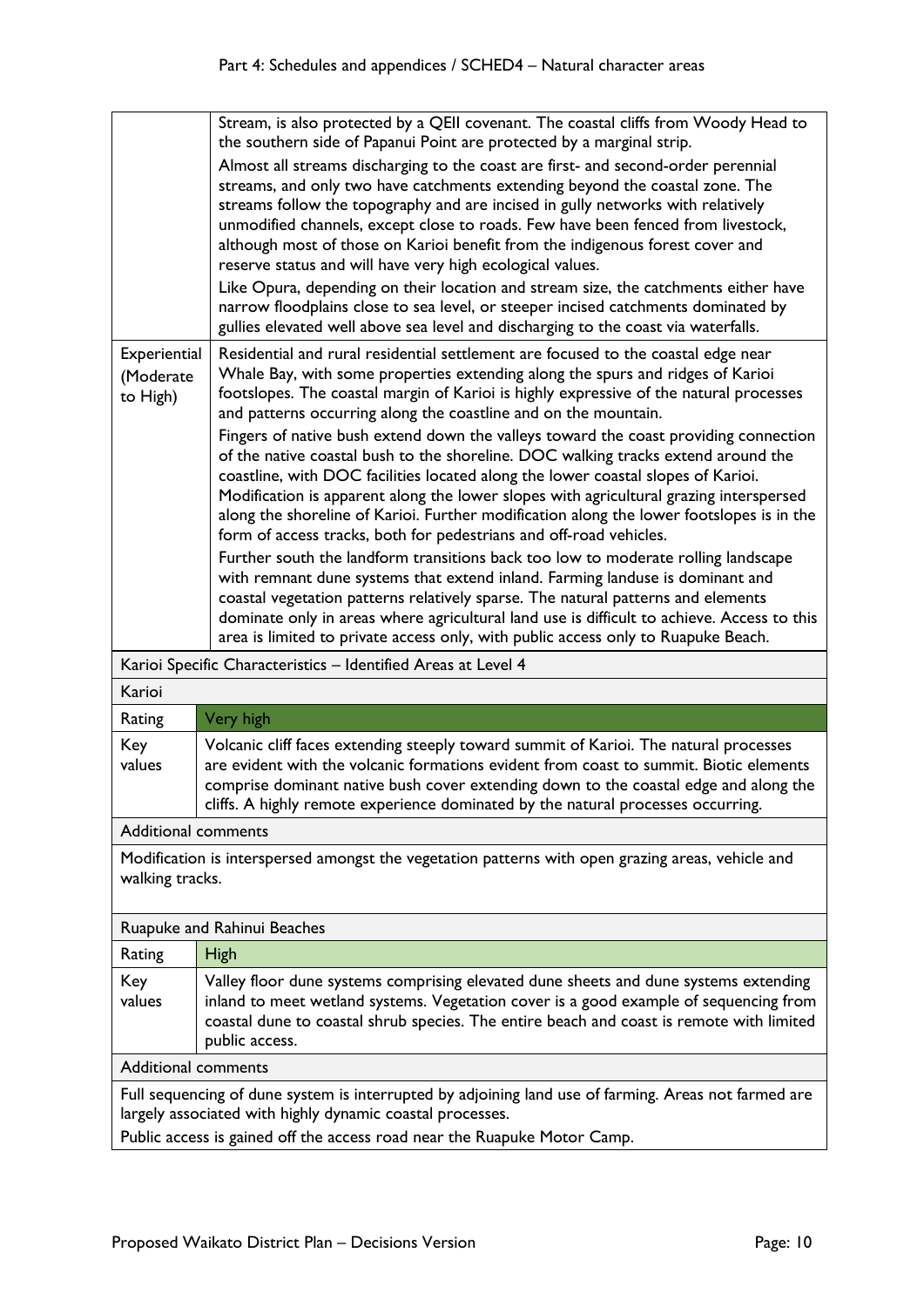| Aotea Coastal Area                     |                                                                                                                                                                                                                                                                                                                                                                                                                                                                                                                                                                                                                                                                                                                                                                                                                                                                                                                                                                                                                                                                                                                                                                                                                                                                                                                                                                                                                                                                                                                                                                                                                                                                                                                                                                                                                                                                                                                                                                                                                                                                                                                                                                                                                                                                        |  |
|----------------------------------------|------------------------------------------------------------------------------------------------------------------------------------------------------------------------------------------------------------------------------------------------------------------------------------------------------------------------------------------------------------------------------------------------------------------------------------------------------------------------------------------------------------------------------------------------------------------------------------------------------------------------------------------------------------------------------------------------------------------------------------------------------------------------------------------------------------------------------------------------------------------------------------------------------------------------------------------------------------------------------------------------------------------------------------------------------------------------------------------------------------------------------------------------------------------------------------------------------------------------------------------------------------------------------------------------------------------------------------------------------------------------------------------------------------------------------------------------------------------------------------------------------------------------------------------------------------------------------------------------------------------------------------------------------------------------------------------------------------------------------------------------------------------------------------------------------------------------------------------------------------------------------------------------------------------------------------------------------------------------------------------------------------------------------------------------------------------------------------------------------------------------------------------------------------------------------------------------------------------------------------------------------------------------|--|
|                                        | Overall Natural Character Rating: High                                                                                                                                                                                                                                                                                                                                                                                                                                                                                                                                                                                                                                                                                                                                                                                                                                                                                                                                                                                                                                                                                                                                                                                                                                                                                                                                                                                                                                                                                                                                                                                                                                                                                                                                                                                                                                                                                                                                                                                                                                                                                                                                                                                                                                 |  |
| Overview:                              | This Coastal Terrestrial Area encompasses the land associated with both the<br>predominantly sheltered harbours of Aotea and Kaawhia. These two prominent inlets<br>retain very different characteristics. Aotea Harbour features the Aotea dune fields,<br>which are considered a geopreservation site of national importance.                                                                                                                                                                                                                                                                                                                                                                                                                                                                                                                                                                                                                                                                                                                                                                                                                                                                                                                                                                                                                                                                                                                                                                                                                                                                                                                                                                                                                                                                                                                                                                                                                                                                                                                                                                                                                                                                                                                                        |  |
|                                        | Key coastal characteristics include: Impressive dunelands associated with the northern<br>mouth of Aotea Harbour; highly indented Coastal Terrestrial Area, especially around<br>Kaawhia Harbour, land predominantly used for pastoral land use. However, significant<br>tracts of indigenous areas are apparent with the settlement of Aotea and its limited<br>access, which provides a relatively sheltered coastal experience. Beyond the coastal<br>environment is the rural undulating hinterland of Waikato, where numerous small<br>roads connect the many farmsteads. Some 18km to the east of both harbours is the<br>indigenous vegetated extinct volcano of Pirongia, which clearly punctuates the<br>Waikato rural landscape.                                                                                                                                                                                                                                                                                                                                                                                                                                                                                                                                                                                                                                                                                                                                                                                                                                                                                                                                                                                                                                                                                                                                                                                                                                                                                                                                                                                                                                                                                                                             |  |
| Abiotic<br>(High)                      | The principal feature of this Coastal Terrestrial Area is the Aotea Harbour which is a<br>drowned valley system following post glacial Aranuian sea level rise, and has also been<br>influenced by numerous faults. Much of the sands contain a high iron content with a<br>number of geopreservation sites associated with this area.                                                                                                                                                                                                                                                                                                                                                                                                                                                                                                                                                                                                                                                                                                                                                                                                                                                                                                                                                                                                                                                                                                                                                                                                                                                                                                                                                                                                                                                                                                                                                                                                                                                                                                                                                                                                                                                                                                                                 |  |
|                                        | The principal site in Aotea Harbour is the dune fields at the northern mouth. This<br>impressive, nationally significant and well-defined landform of mobile sands is the<br>largest example on the northwest coast                                                                                                                                                                                                                                                                                                                                                                                                                                                                                                                                                                                                                                                                                                                                                                                                                                                                                                                                                                                                                                                                                                                                                                                                                                                                                                                                                                                                                                                                                                                                                                                                                                                                                                                                                                                                                                                                                                                                                                                                                                                    |  |
| <b>Biotic</b><br>(Moderate<br>to High) | Land cover analysis: The total land area of the Aotea and Kaawhia Coastal Terrestrial<br>Area is 16,462ha. Almost 50% of the land cover is rural production land with a further<br>10% being plantation forestry. Indigenous vegetation forms nearly 32% of the cover,<br>principally comprised of forest and manuka/kanuka scrub, with small areas of wetland<br>and estuarine vegetation. Of the remainder, 5% is estuarine open water, lake/pond,<br>and sand/gravel. Gorse/broom covers 2% and there are also very small areas $($ < 1%) of<br>iron sand mine, urban area/park and cropland.<br>Like Whaingaroa Harbour, the Aotea Harbour landform is relatively stable and<br>subject to long term processes of fluvial erosion and harbour sedimentation. The<br>exception is the dynamic harbour mouths and associated dunelands.<br>The area around Aotea Harbour has a substantial cover of regenerating indigenous<br>forest down to the harbour margins. Many of the Aotea Harbour indigenous forests<br>provide complete vegetation sequences from harbour fringe rushlands/sea meadows<br>to coastal and lowland forest. Waikato Regional Council identifies seven areas of<br>regenerating forest and indigenous scrubland areas around Aotea Harbour as key<br>ecological sites covering some 930ha.<br>The vast majority of streams discharging to the harbours are first- and second-order<br>perennial streams. Some streams appear to have been fenced from livestock and<br>allowed to regenerate with dense raupo wetlands. However, although most streams<br>appear to be unfenced, many have extensive wetlands along much of their<br>downstream reaches indicating that water levels are high enough to preclude stock<br>grazing and wetland vegetation is permanent. Some of these also have forested or<br>gorse covered headwaters and may have relatively high ecological values.<br>Like Whaingaroa, Aotea Harbour provides abundant and varied intertidal and subtidal<br>habitat for saltwater fish, offering food resources and nurseries, conduits for<br>migratory freshwater fish, and habitat for a multitude of exotic and indigenous<br>waterfowl, marshbirds, and shore birds using the various mudflat, sandflat, saltmarsh |  |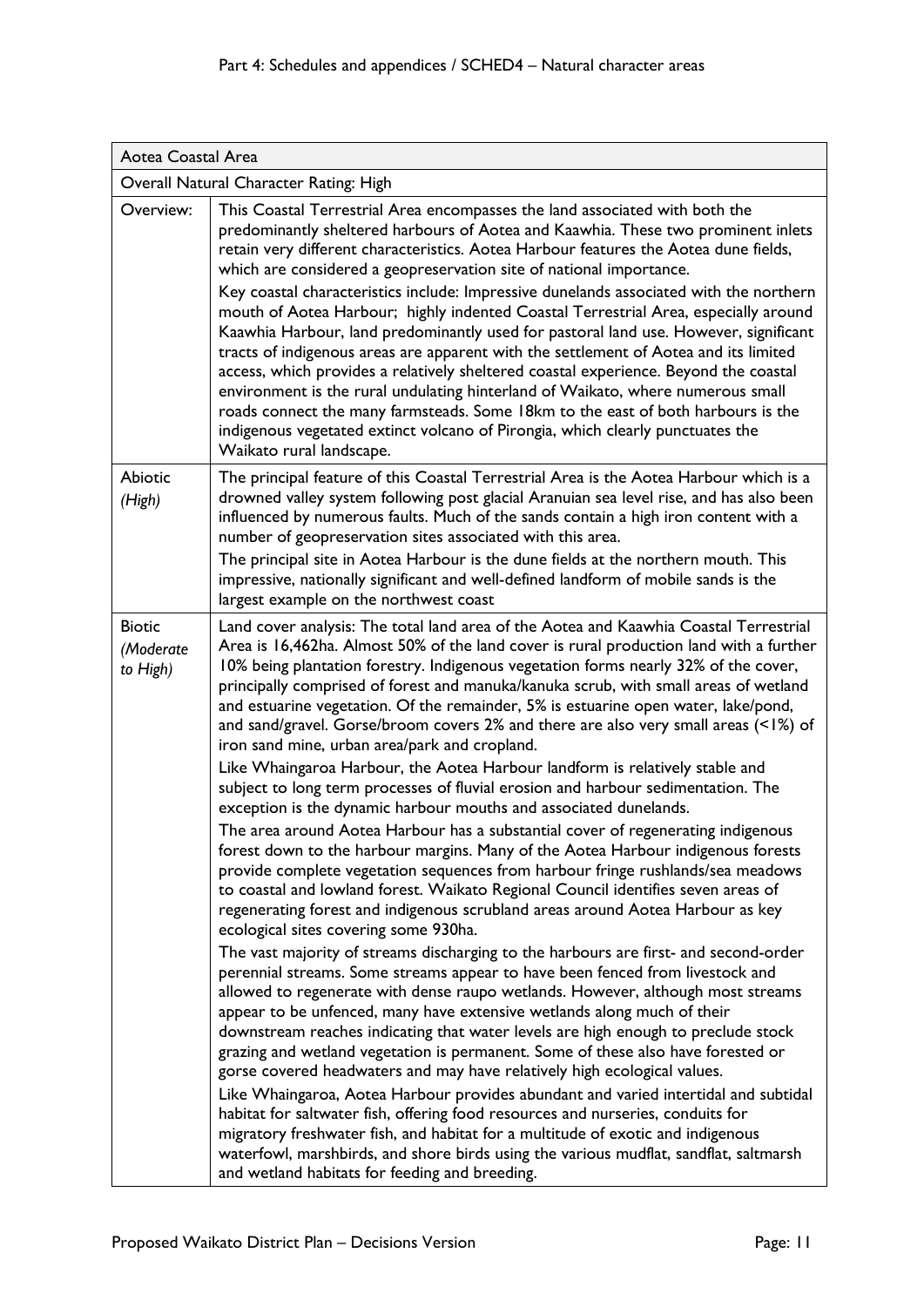| Experiential<br>(Moderate<br>to High) | The northern Aotea Harbour mouth is highly expressive of the natural dune<br>processes of the west coast. The sequencing of dunes, to saltmarsh to native coastal<br>bush cover provides a strong sense of naturalness.<br>The southern harbour mouth is modified with coastal reclamation, residential<br>subdivision and structures. Human modification is apparent around the settlement of<br>Aotea along with the productive forestry of the coastal margins between Aotea and<br>Kaawhia Harbours.<br>Land use modification occurs most frequently at the southern extent of Aotea<br>Harbour, outside the District boundary. Some areas with headlands and native bush<br>cover are expressive of the natural processes and patterns. Parts of the coastal<br>terrestrial area provide high levels of perceived naturalness whilst other areas are low<br>to moderate. Low to moderate perceived naturalness is attributed to areas of<br>pasture, human settlement and infrastructure including roading. |
|---------------------------------------|------------------------------------------------------------------------------------------------------------------------------------------------------------------------------------------------------------------------------------------------------------------------------------------------------------------------------------------------------------------------------------------------------------------------------------------------------------------------------------------------------------------------------------------------------------------------------------------------------------------------------------------------------------------------------------------------------------------------------------------------------------------------------------------------------------------------------------------------------------------------------------------------------------------------------------------------------------------------------------------------------------------|
|                                       |                                                                                                                                                                                                                                                                                                                                                                                                                                                                                                                                                                                                                                                                                                                                                                                                                                                                                                                                                                                                                  |

Aotea Specific Characteristics – Identified Areas at Level 4

| Oioroa                                                                                                        |                                                                                                                                                                                                                                                                                                                                                                                                                                                |  |
|---------------------------------------------------------------------------------------------------------------|------------------------------------------------------------------------------------------------------------------------------------------------------------------------------------------------------------------------------------------------------------------------------------------------------------------------------------------------------------------------------------------------------------------------------------------------|--|
| Rating                                                                                                        | Very high                                                                                                                                                                                                                                                                                                                                                                                                                                      |  |
| Key<br>values                                                                                                 | The largest sand dune headland of its type on the west coast it is highly reflective of the<br>coastal processes. The extensive sand dunes extend from open coast to inner harbour.<br>Vegetation sequencing is a good example of coastal dune, shrub to estuarine species.<br>The area is extremely remote with no public access possible. The coastal experience is<br>dominated by the coastal processes including continued dune movement. |  |
| <b>Additional comments</b>                                                                                    |                                                                                                                                                                                                                                                                                                                                                                                                                                                |  |
| Modification is extremely limited with historical Maaori use of the land.                                     |                                                                                                                                                                                                                                                                                                                                                                                                                                                |  |
| Tauranga Bush, Te Pahi Point, Pirau Bush                                                                      |                                                                                                                                                                                                                                                                                                                                                                                                                                                |  |
| Rating                                                                                                        | Very high                                                                                                                                                                                                                                                                                                                                                                                                                                      |  |
| Key<br>values                                                                                                 | Successional native bush vegetation dominating large headland and inner harbour<br>margins with sequencing beyond the coastal environment line. The coastal margins<br>include coastal wetland systems (Te Pahi Point) which reflect the natural processes<br>occurring within them. The areas are remote with little evidence of human presence or<br>modification within them.                                                               |  |
| <b>Additional comments</b>                                                                                    |                                                                                                                                                                                                                                                                                                                                                                                                                                                |  |
| Modification is apparent on the margins of the bush areas where they interface with agricultural land<br>use. |                                                                                                                                                                                                                                                                                                                                                                                                                                                |  |

## **Outstanding Natural Character Area**

| Margins of Aotea Harbour Outstanding Natural Character - Identified Areas at Level 4 |                                                      |  |  |  |
|--------------------------------------------------------------------------------------|------------------------------------------------------|--|--|--|
| CTA and rating<br>(Level 3)                                                          | Aotea Harbour Margins (Very High).                   |  |  |  |
| CMA and rating<br>(Level 3)                                                          | Aotea Harbour (Very High) - Waikato Regional Council |  |  |  |
| Values                                                                               |                                                      |  |  |  |